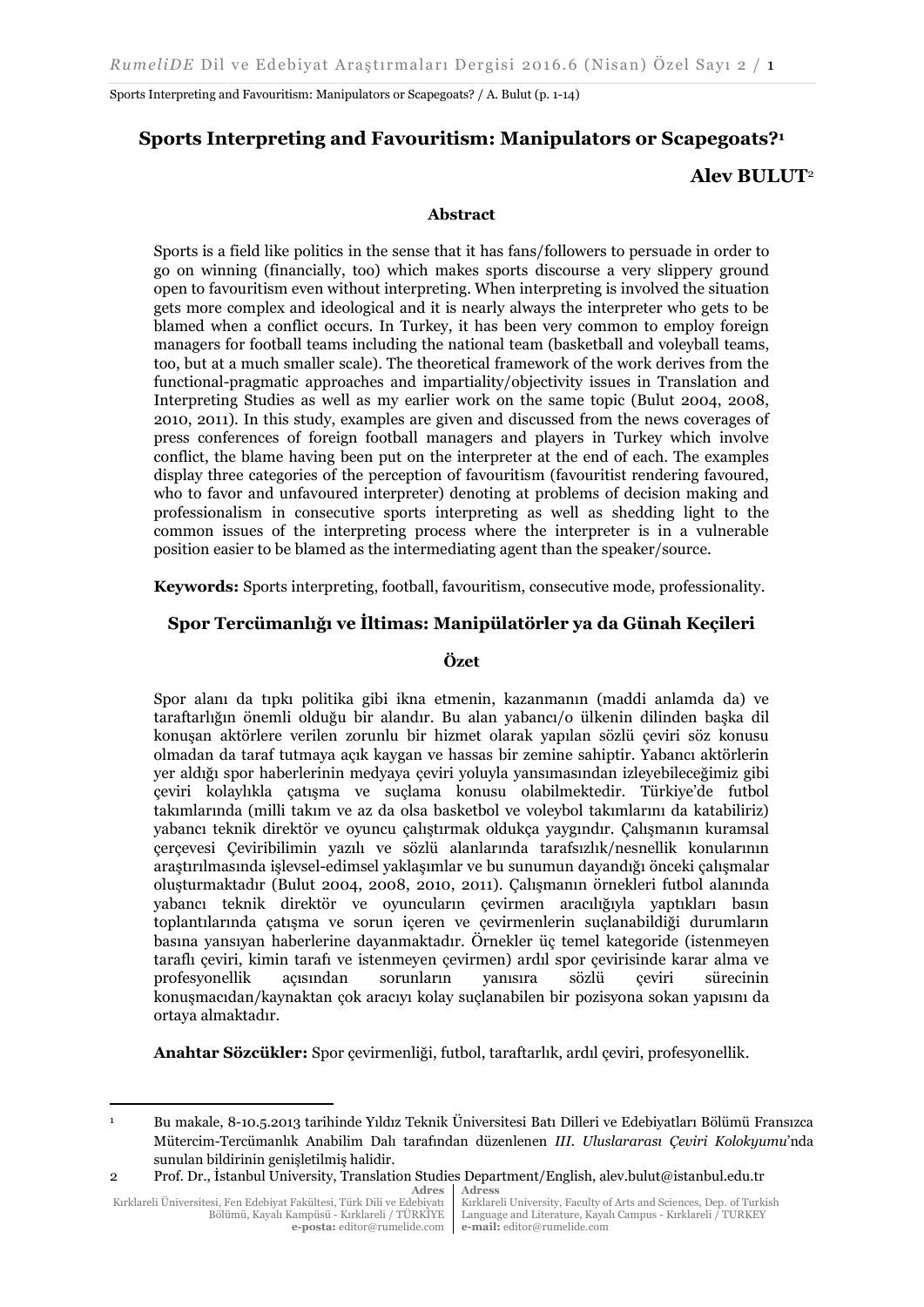## **1. Introduction**

*When I started doing sports interpreting it wasn't as developed as it is now as a profession. It was difficult to pursue a career in this field. Now there is a profession called sports interpreting. I created my own career in it…* 

#### Samet Güzel, interview *Sabah* 17.03.2013

Sports interpreting is a newly flourishing field of interpreting in Turkey as is in the rest of the world. It is yet not fully-fledged, likewise, as a topic of research in Translation and Interpreting Studies. The above extract from an interview given to a Turkish newspaper by a famous football interpreter<sup>3</sup> is a summary of the situation in our country. Defining the field as a context of interpreting in the Turkish scale may help contribute to the background required for the related research under the heading of Interpreting Studies with its theoretical and practical aspects.

This study, hoping to pave the grounds for further research as preliminary data, aims at observing the role of "favouritism" and "group affiliation" in consecutive interpreting tasks in the field of sports with specific focus on the perception of consecutive staff interpreters (liaisons/assistants) of players and technical directors in football teams as an issue embedded in professionalisation/status and positioning. The study derives from the insights and findings of earlier works of the researcher on the variations of the same topic such as translators and interpreters as reflected in the media (Bulut 2004); ideology in translation and interpreting (Bulut 2008); pragmatic linguistic evaluation of consecutive interpreting in politics and sports in terms of "politeness" and "relevance" (Bulut 2010); the role of ideology in the decision-making process in consecutive interpreting with regard to pragmatic models (Bulut 2011); interpreting cases from football as justifications of the undefined and problemmatic status of the interpreters in football clubs (Bulut 2015).

## **2. Favouritism and translation**

The definition of **favouritism** can be given as an extension of the meanings of "favour", "to favour"and "favourite". According to a leading monolingual dictionary in English **favourite** is "an object or person regarded with esteem or affection above others". **Favouritism** is "showing a special liking for one person or a few individuals in a group by acts of partiality where impartiality is called for" *(New Websters Dictionary and Thesaurus of the English Language*, 1993 p. 343)

The behavioral scala of 'favouritism' ranges from the 'psycho-social drives' to 'ideological side taking' which can namely be given in English-Turkish as 'group membership' (grup üyeliği), 'favouritism' (yandaşlık) and 'fanaticism' (taraftarlık, fanatiklik).

It might be helpful to refer to the aspect of favouritism in the field of sports as displayed by the discourse of the field. The academic and scientific background of the present study naturally owe deeply to the insights offered by the limited number of earlier works produced in Turkey on sports discourse and favouritism.

Linguist and author Tahsin Yücel in his influential book of essays on discourse devoted a chapter to sports discourse to discuss it as a discursive production full of "epic, heroic" aspects of "legends" and "favouritism" (yandaşlık) (1998: 15-53). Linguist Nalan Büyükkantarcıoğlu in a pioneering article in our case discussed "the traces of biased judgements as reflected in sports discourse" to define sports discourse as "one of the areas in which biased categorizations and in-group favouritism are generally observed" and offered an analysis of a sports commentary from a Turkish newspaper with Critical Discourse Analysis as a psycho-social and and ideological approach to discourse) (1999: 117-130).

**.** 

<sup>3</sup> my translation, see Appendix 3 and examples of this study for more

**Adres Adress**

Kırklareli University, Faculty of Arts and Sciences, Dept. of Turkish Language and Literature, Kayalı Campus - Kırklareli / TURKEY **e-mail:** editor@rumelide.com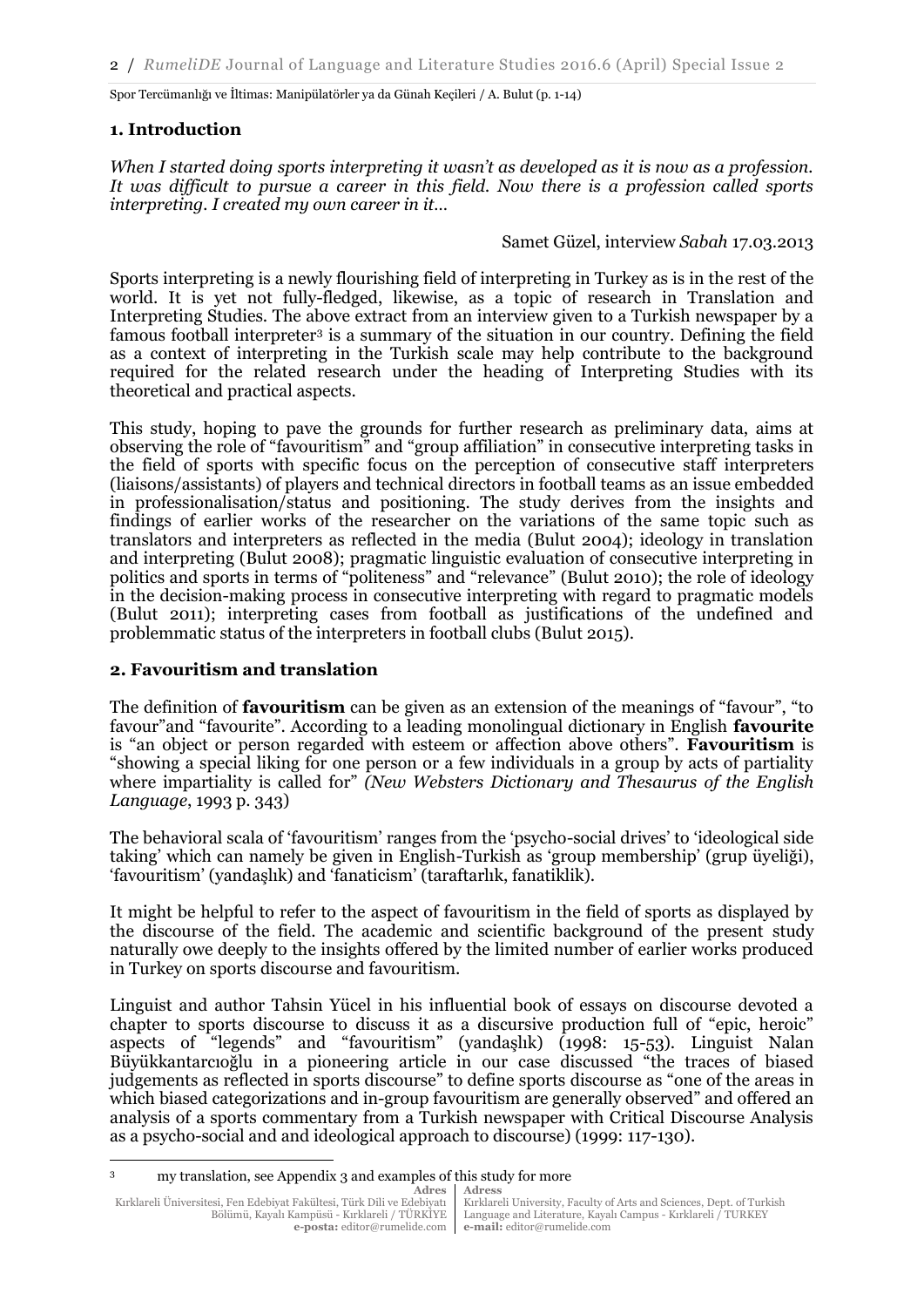Favouritism has been a key word in the analysis of translational behaviour as an aspect of group membership in a group or a society of individuals and professionals. The research foci of favouritism takes the following shapes in accordance with the major angles/approaches in TS:

\*socio-psychological, critical, ideological approaches to translational behaviour (such as Munday 2007, ideology and translation; Baker 1998; Schaffner 1998 research on conflict, media, political translation)

\*text linguistic, discourse analytical, socio-linguistic and pragmatic tools for an objective grounds of favouritism in translational behavior (such as Gutt 1991, relevance/cognition and translation; House 1998, politenes and translation; Ian & Mason 1998, discourse and translation)

# **3. Sports interpreting**

Sports interpreting is a popular job mainly at football clubs in countries like Turkey where foreign directors and players get frequently hired. It requires a low level of professionality; high level of favouritism; expectancy of expertise; tendency to assume the role of sports commentatorship.

Sports interpreting is a general term that covers simultaneous or consecutive interpreting services provided by professional interpreters both by free lancers and those recruited by professional agencies. The onsight mode is mostly used by narrators/ announcers of games.

Although the analysis of the field and tasks involved in sports interpreting in the World and in our country are very few for the time being, we can offer the following categories in an effort to cover the whole field with all its tasks and sub-contexts (see Aküzüm-Uyanık 2015 for further details of the Turkish scene):

\*professional interpreters/free-lancers interpreting at sports events

\*in-house/staff interpreters of sports teams

The recruitment of professional free-lancers through an interpreting agency is valid for international or regional activities, tournaments, games and major/world wide sports events such as the Olympics, Summer/Winter Games, Champions' League, UEFA (www.uefa.com), U20 etc. The agencies that hire interpreters may be specialised only in sports based recruitment (e.g. http://www.sportsinterpreting.co.uk/) as well as doing it as part of their general interpreter recruitment for tasks and events that require interpreting in simultaneous and consecutive modes.

As was suggested by the above classification, there are sports clubs that hire consecutive interpreters with multiple positions and roles as player or director's liaisons/ life assistants or escorts. These tasks are mostly performed in-house by non-professionals of interpreting who are also fans of the club themselves (sources: Özfesçioğlu 2005; Kurt 2008; İshak 2008; Sports Interpreting in Turkey, Dec.17, 2010, BU)

## **3.1. Consecutive mode in sports interpreting**

Consecutive interpreting is a mode of interpreting used in meetings and conferences with roles, positioning, standards, codes, professionality (staff/ in house vs. free lancer; filtering strategies/decisions vs. non-filtering strategies/decisions) unique to its contexts. Sports is one of those contexts as a whole with sub-contexts of primarily football, basketball and other sports fields at decreasing frequencies depending on the countries that hire foreign directors and players and the origin of those who are hired, the unstable patterns and cases in the industry in this sense designating the recruitment.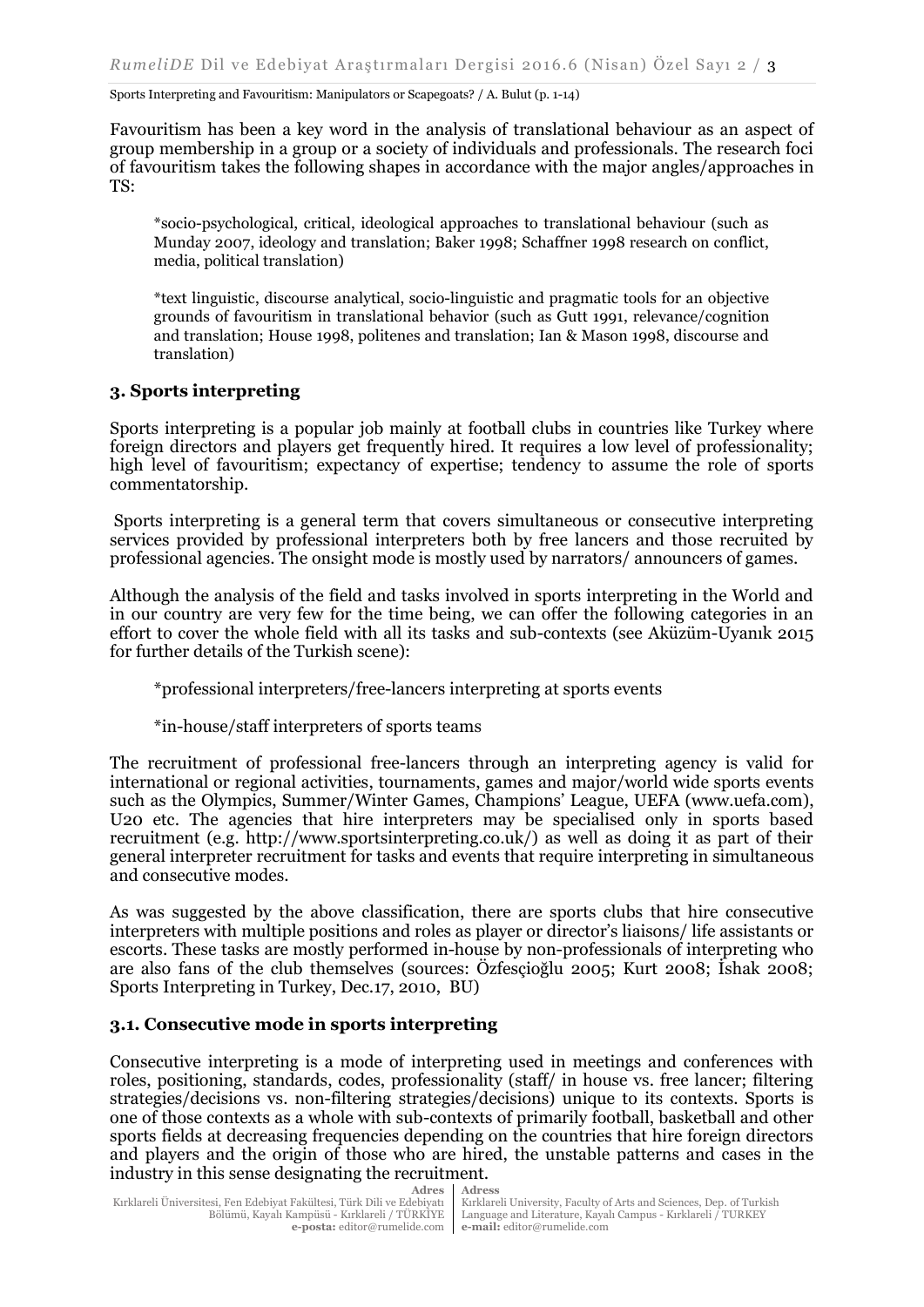As for the technical aspects of the consecutive interpreting mode used in sports contexts, we can say that the regular consecutive positioning with the foreign director or player and the other players and club members or press is valid with changes depending on rendering of the consecutive tasks in and out of the field (field, locker room, training, press conference etc.) It can be as strictly defined as a press conference closest to the regular bilateral meeting conditions in interpreting or more and more flexible when rendered during a training session as the escort and advocate of the director of a team.

In short, types of consecutive interpreting are used in the field of sports from liaison to bilateral (press conferences) and escort changing the timing and nature of the consecutive task from more regular to less. Regular being taking the turn after the speaker/director/ player in formal settings, less regular being adjusting the timing and positioning according to the flow if in a field training, locker room or informal meeting. The less formal it gets the closer it is to the consecutive interpreting in the community (see Aküzüm-Uyanık 2015 for the descriptions based on a questionnaire applied to the sports interpreters to set the scene).

## **3.2. Consecutive football interpreters in football**

Football is a field of sports where the highest level of in-group favouritism is observed due to the history and social impact of this activity. This holds true for the Turkish context as is in the rest of the countries in the world that football is a favoured activity. It is the basic nature of football (as in political party membership) that places favouritism forward and promotes the group identity. This is why it seems to be in the nature of or in the expected behavioural repertoire of (consecutive) sports interpreters in the context of football to represent an emotional affiliation with the commissioner and the task.

The above introduction holds valid for the in-house consecutive interpreters of football clubs/player and director liaisons in Turkey, which can be supported by some preliminary studies and projects (İshak 2009). Inclusion/membership and full cooperation that are expected from the interpreters of football clubs makes them almost literally commissioned to represent the club.

## **4. Favouritism in Sports Interpreting: manipulators or scapegoats?**

*Ben o kadar çok şey söylemedim ki! (I didn't say that many things indeed!)*  Luis Aragones/ Fenerbahçe *Radikal* 18.11.2008<sup>4</sup>

It is difficult to assess if the sport interpreters are the victims/the scapegoats of the field or the manipulators/powerful agents. The following interwoven issues come to the fore when we set out to list the research foci under this title:

\*identity and visibility issues

**.** 

\*professionality and institutionality (job descriptions, structures, positions)

Although this study will be dealing with the second one of the above issues, basing on the observations and overall insights of the tasks, it will be fair to say that the sports interpreters either become an unjudging member of the group which makes them embedded/involved/ subjective members in the interpreting contexts or act as professionals who represent a distant/uninvolved and, thus, objective attitude towards their jobs and commissioners. The

<sup>4</sup> Former director of Fenerbahçe football club said that to his interpreter at a press conference after a game meaning that the interpreter took longer than he did, at which everbody there laughed.

**Adres Adress**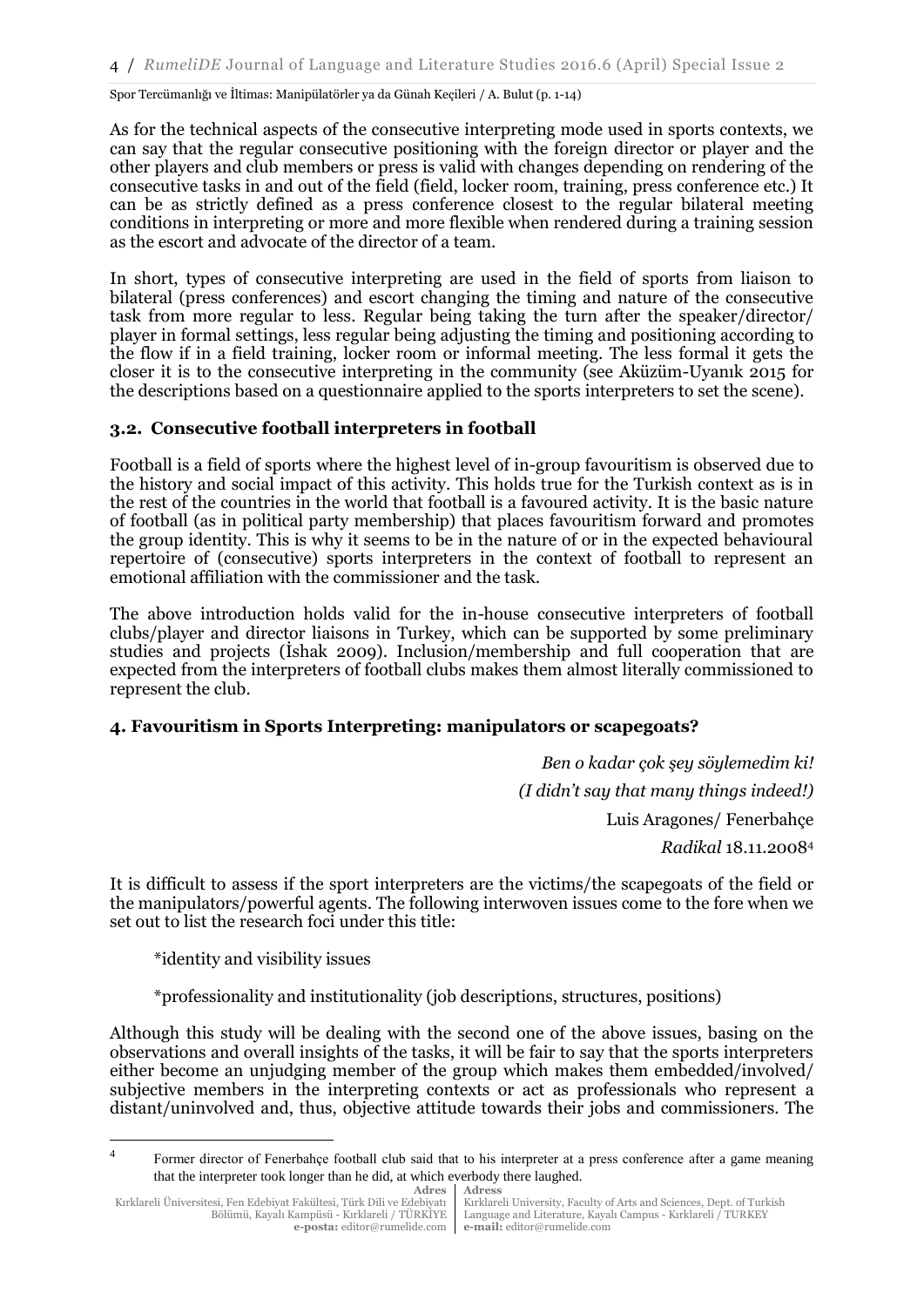latter position is difficult to continue with regard to the affiliative (team membership) behaviour that is expected from or even required by any member of the group in the case of football.

Any problem or reactive behaviour based on the unbiased/objective and, thus, professional, attitude of the interpreter may not be favoured which results in declaring the interpreter who does not support the team and filter the messages in favour of the team as a scapegoat. This is why there are many unfavourable situations presented as interpreting crises in the media (e.g. immature transfer news Torres/Getafe's director).

The sports interpreter carries an unbearably heavy load (!) in terms of his positioning which might create a dilemma between the his role as an objective interpreter and a loyal empoloyee who is expected to speak for and represent the commissioner as can be seen in the following exerpt from a press coverage of a football interpreting news in Turkey. It is easy to see how easily the blame is put on the interpreter as the supposedly weakest link of the chain or the "scapegoat" of the team.

#### *Interpretation Error!<sup>5</sup>*

*Captain of Fenerbahçe Football Club Alex (from Brasil), made a statement of apology, in relation to the sentences that were published on his personal web-site ("I can't see why this game is called a friendly game. There is no such friendship between Fenerbahçe-Galatasaray") were erronously interpreted… Alex, issued a correction of the sentences that goes: ''I apologise for the chaotic situation that was caused by the use of the erronous interpretation of my words in a newspaper column. What I really meant was I have never thought that the two teams would ever play a friendly game before the league, considering their past and competition…* 

*Sabah Spor* 20.07.2010

## **4.1. Examples**

 $\overline{\phantom{a}}$ 

In the light of the above framework, the following examples aim to help depict the possible categories of favouritism in interpreting behavior in general as well as setting the scene in Turkey for the analysis of the case to be discussed in the last section of the study. The examples were chosen among those incidents or rather conflicts of interpreting in the field of football in Turkey that were covered in the sports media with the intention of taking up predepicted and pre-judged mediatic cases made public via press as significant and visible prototypical examples of each category. We would have no chance of knowing what goes on behind the closed doors of a footbal club, otherwise, as far as the interpreter's tasks and positioning goes.

Let us begin with a sequence of interpreting with a director and an interpreter, as typical profiles from a team where the positioning and the role description of the interpreter seem to be problematic in the sense that he acts almost independent of the source/the director. We can call the situation **director vs. interpreter** as if they are rivals in a publicly viewed duel (press conference).

**Frank Rijkaard:** We cannot do the training with 40 players, when the national and senior players all come back…

**Interpreter:** *We will send the young players away when the national and senior players join us…*

<sup>5</sup> English translations of the extracts belong to me unless otherwise stated.

**Adres** Kırklareli Üniversitesi, Fen Edebiyat Fakültesi, Türk Dili ve Edebiyatı Bölümü, Kayalı Kampüsü - Kırklareli / TÜRKİYE **e-posta:** editor@rumelide.com **Adress**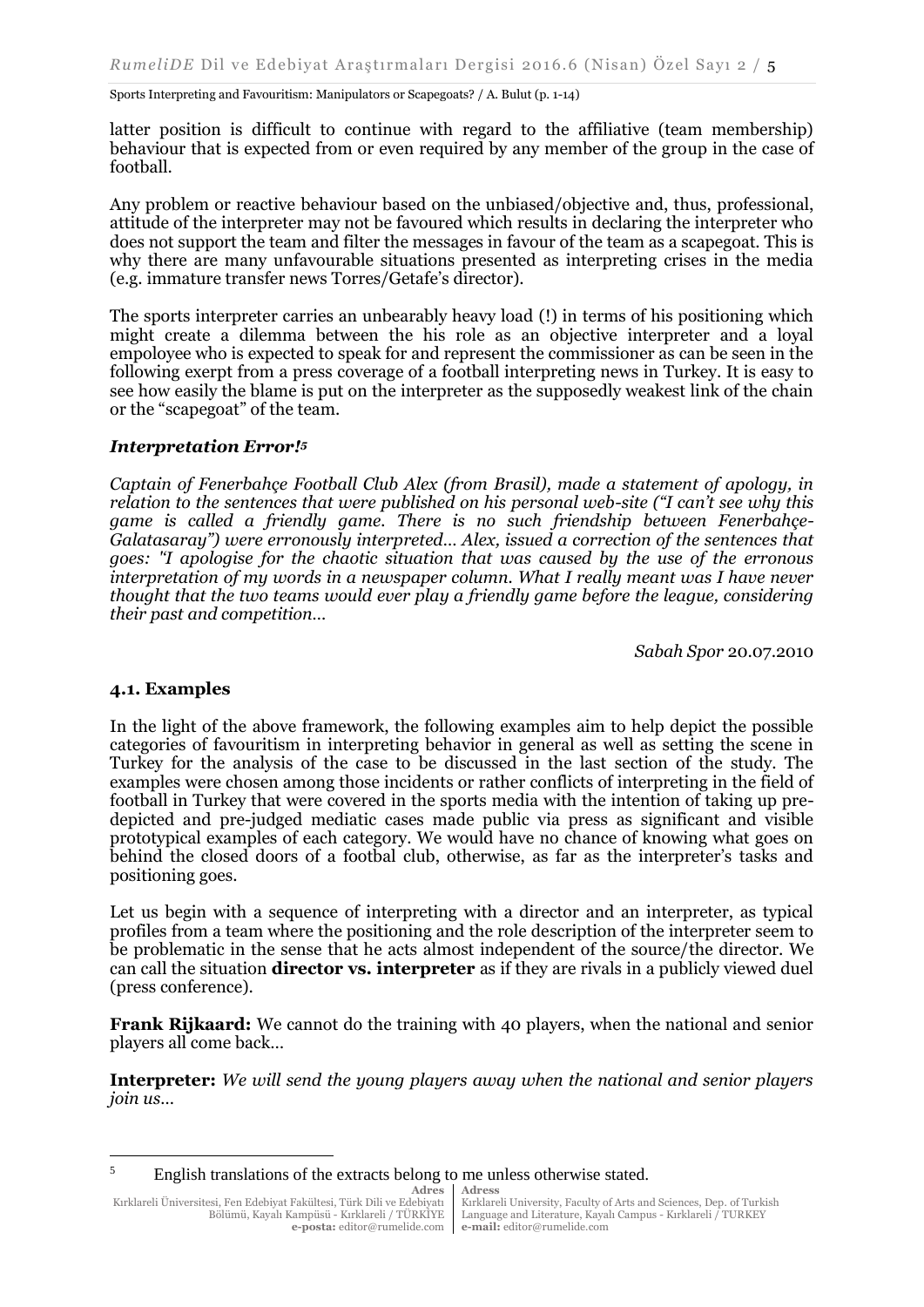**Rijkaard:** I haven't talked to Lincoln yet. Sad, really a pitiful situation… I have watched him in the previous season. He is a good player…

**Interpreter:** *It's a shame for Lincoln not to join the training camp…* 

**Rijkaard:** There are no transfers... Maybe it is because of the financial constraints… But things go badly. I do not know the reason why…

**Interpreter:** *I don't want to talk about it. But the club still works on the transfers…<sup>6</sup>*

Above is a typical situation where there is less of professional job description for an interpreter and more of a personal ego and heroic behaviour expected of him in favour of the club. The result is the foregrounding of the interpreter and no questioning of the ethics of interpreting involved in such a case.

The two categories below were chosen to represent the main stream of roles expected of the interpreter of a football club's director or players in terms of the expectations of favouritism as a sign of positioning and the level of professionalism of the interpreter as realities of the Turkish case that might inspire discussion of other similar ones in the world.

The categories represent the favourist interpretation as the favoured behaviour and the ethical and physical problem of interpreting in whose favor when there is a conflict between a team and its director or player.

## **4.1.2. Favouritist rendering favoured**

This category represents a common situation in the context of interpreting for a football club, at least in Turkey in the sense that favouritism is expected of the interpreter by the Club as a factor that has an impact on creating a positive image of the team. Although this expectation is often in clash with the professional role and ethics of the intepreter, favouritist rendering is favoured and (almost) required for the sustainability of the position of the in-houseinterpreter as a (so-called) professional. It is not difficult to imagine how the rendered message contents get impacted by this expectation or imposition as a target-oriented constraint and how easily it becomes the norm in the field for the interpreters who may take decisions of interpreting accordingly in fear of losing their positions.

## **Example 1**

 $\overline{\phantom{a}}$ 

## **Istanbulspor's Interpreter:**

… Istanbulspor's real hero is the interpreter of Saffet Susiç (director), the name of whom I do not even know… he does not interpret actually, he fictionalizes each case into a novel. When Susiç says "the team played badly" our interpreter goes "we were very well prepared indeed. Our players did their best, we lost it without losing our dignity…" This is because of the interpreter's imaginative power, his solid back ground in football and his insights of the Turkish nation's expectations. He makes all the sentences that the audience expects to hear, yet Saffet Susiç fails to utter on his behalf. He grieves the most when they lose, he is the happiest when they win… yes, he does most of the talking as well… but there is no harm in it… That is why I say that İstanbulspor's interpreter interprets beyond the words into our souls.

Hürriyet TV Teleskop 14.03.1998, Selim Akçin

<sup>6</sup> my back translation; source: Galatasaray-SK-Uyeleri@yahoogroups.com via Erol Türk, Engin Eryiğit

**Adres Adress**

Kırklareli Üniversitesi, Fen Edebiyat Fakültesi, Türk Dili ve Edebiyatı Bölümü, Kayalı Kampüsü - Kırklareli / TÜRKİYE **e-posta:** editor@rumelide.com Kırklareli University, Faculty of Arts and Sciences, Dept. of Turkish Language and Literature, Kayalı Campus - Kırklareli / TURKEY **e-mail:** editor@rumelide.com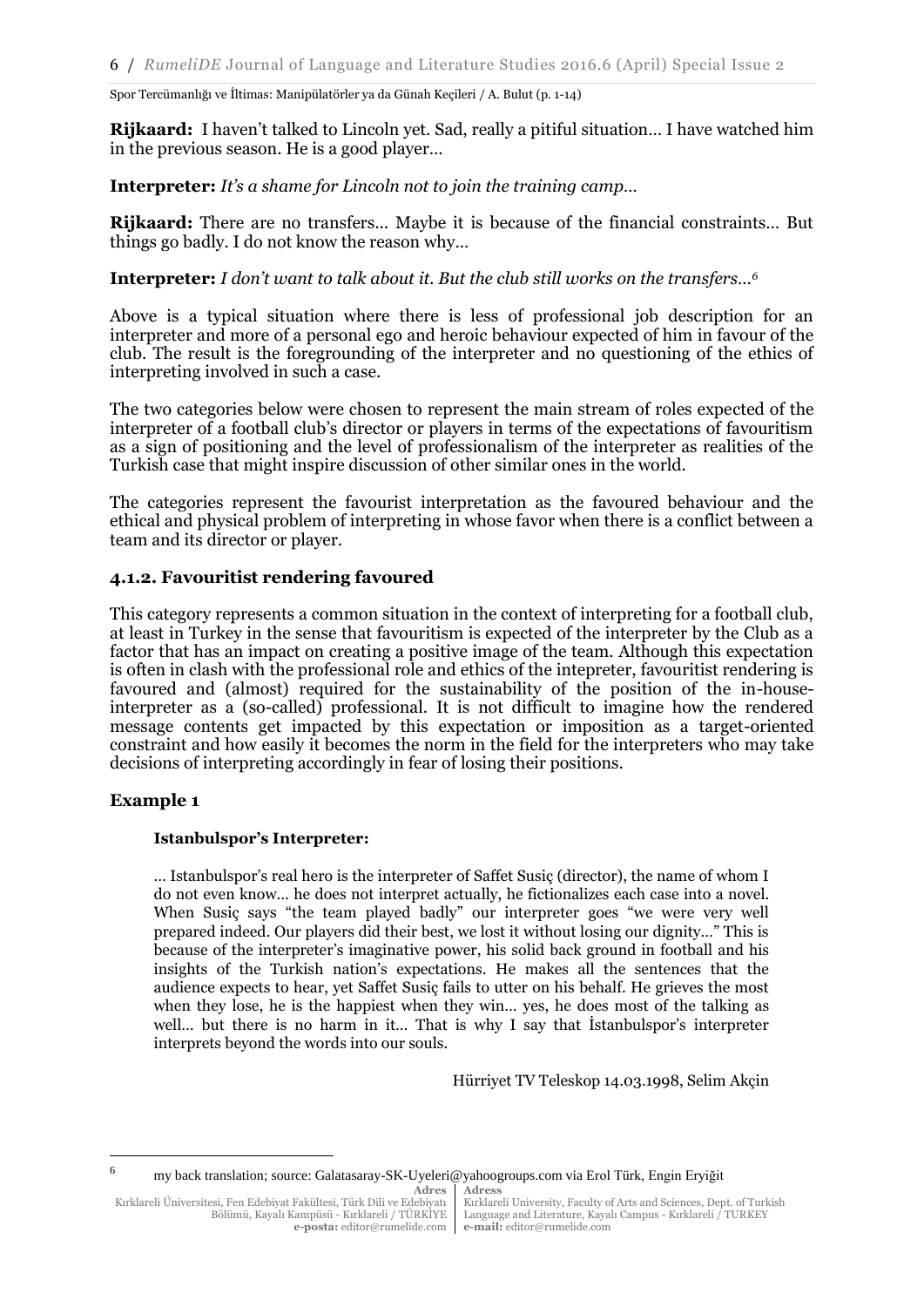In this example the in-house consecutive interpreter of Istanbulspor's foreign manager is praised for his very "thick" rendering as a group member although he is known to be taking too much of liberties to save the club's image as an interpreter/ fan. We can name this subcategory as **acceptable favouritism.**

Another example for acceptable favouritism is provided by the former in-house consecutive interpreter of Fenerbahçe's foreign manager who was very popular and praised for his "filtering" rendering as a group member meeting the expectation of the club and the fans.

## **Example 2**

#### **Fenerbahçe's resourceful interpreter Mustafa Kıran:**

What the manager says matters to a certain extent indeed. The interpreter's role is crucial in the communication between the players and the manager. Post-game motivation is crucial. The players see the manager in you, they really say so to your face. They focus on your words. What should you do? You have to be knowlegeable about soccer and contribute to the original message, fully aim at motivating the players and interpret accordingly…

Hürriyet 20.07.2002<sup>7</sup>

#### **4.1.2. Who to favour**

This second category is important for our purposes of depicting the field of football interpreting to find out if the decisions of the interpreters change in favour of one party tor the other. One side being the team management/the club who recruits them, the other side being the player or director that they are ethically responsible to. What is acceptable for one side may not be so for the other the consequence though is designated by those who blow the whistle, that is, pay the interpreter's salary. There are two choices, then, for an interpreter in favouring one or the other; though one choice may overweigh the other and it is not difficult to guess being in whose favour pays as a source of living.

#### **Example 1**

**.** 

**Change of interpreter, no change in the interpreting fiasco**… totally censoring interpretation… Galatasaray cannot prevent Rijkaard from speaking but does its best to filter his speeches. Rijkaard, who used to speak English at the press meetings now swithes to Dutch as a linguistic barrier against his being understood by crowds… his interpreter has been replaced by Mustafa Yücedağ, former player of the club… Yücedağ interprets the questions by the press members to Rijkaard through manipulating their content into messages approved by the club… interpreter Yücedağ is responsible from censoring Rijkaard who gets censored at each negative remark…

www.turkspor.net

In this example, the interpreter filters the foreign manager's messages in favour of the club/ the team. This behaviour of interpreting is **unacceptable** for the Manager as can be followed from the press coverage of the conflict involved but quite **acceptable** for the Club meeting its expactations.

**Adress** 7 see Appendix 1 for the rest of the materials for this example.

Kırklareli University, Faculty of Arts and Sciences, Dep. of Turkish Language and Literature, Kayalı Campus - Kırklareli / TURKEY **e-mail:** editor@rumelide.com

**Adres** Kırklareli Üniversitesi, Fen Edebiyat Fakültesi, Türk Dili ve Edebiyatı Bölümü, Kayalı Kampüsü - Kırklareli / TÜRKİYE **e-posta:** editor@rumelide.com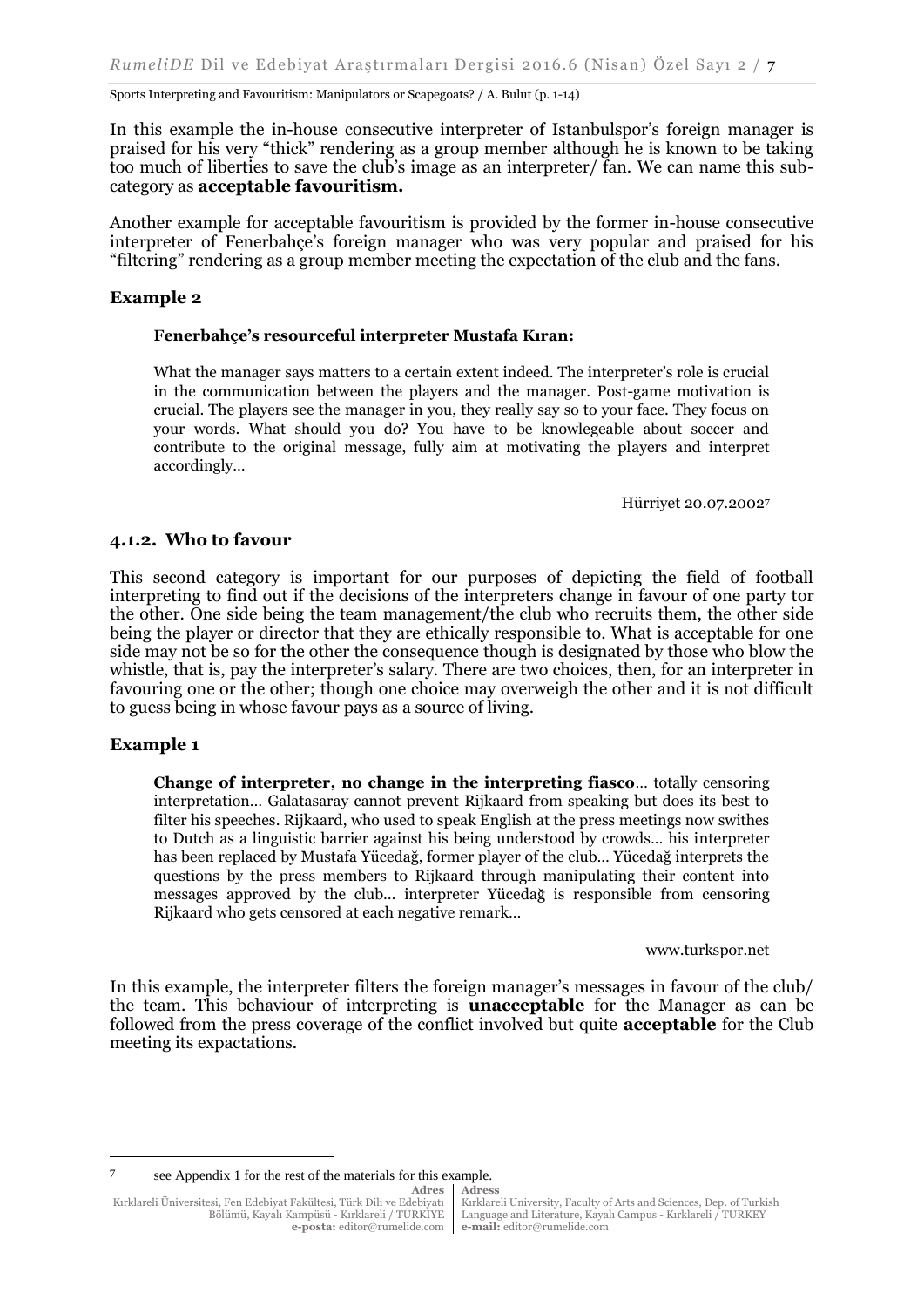## **Example 2**

**Tigana is furious:** French manager, Tigana, who declared that he would quit at the end of the season reacted harshly… against the filtering interpretation of his messages at the press conference following a game… It was learned that the original message that was interpreted by Eray Akyürek as "There are those players who pretend to be cooperating but…" softened from a much harder criticism (there are those in this club who stab me from behind, who work against me…)

Milliyet 11.05.2007

Here, the interpreter of the Director is critised by the Manager for a rendering which was not in favour of him but in favour of the Club/the team (the boss!) which makes that behaviour of interpreting **unacceptable** for the Manager but **acceptable** for the Club as is in the previous example.

# **Example 4**

**Filtering Interpreter!:** Management started looking for a new interpreter to replace Sinan Serhatlıoğlu, the current interpreter of the team's foreign manager, who was seen as the chief responsible of the crisis between the manager, Tigana, and the management. It was stated that the management will look for a "filtering" interpreter who will filter the negative remarks at the press conferences and all encıounters with the press members in case Tigana utters any…

Vatan 26.12.2006

Here, the in-house consecutive interpreter of the foreign manager of the football team gets fired for his "non-filtering" decisions which can be labelled as **unacceptable nonfavouritism.**

## **4.1.3. Unfavoured Interpreter**

Finally, we will examine a specific case**<sup>8</sup>** from the Turkish scene as briefly as we can. The case here which was referred to in the introductory quotation of the study and known as "Tell is Samet!" ("Söyle Samet!") case after the famous headline from the interview is well-known by Turkish football fans since it occupied the sports pages of the newspapers long enough as an issue of ethics and professionality in football (thus, in football interpreting) in Turkey.

Let us first tell about the case and then analyse it as a reflection of the situation in the scene of football in terms the status of the interpreter as a sign of the level of emotionality or favouritism involved in football interpreting, at least in Turkey. Appendix 3 provides excerpts from the minutes of the dialogue between the chairman of the club and the interpreter recorded during a quick interview given to the press on-the-go at the airport.

Fenerbahçe's player Alex was not listed among the active players for the following national league season. Both the Club and Aziz Yıldırım (AY), the President of the Club, were severely critised for losing a valuable player like him who was adored by Turkish fans. Samet Güzel (SG), successful young interpreter of the team whose career and adventure of learning Portuguese to become a football interpreter in Turkey appears to be a success story, was the interpreter of the talk between AY and Alex. AY made a quick and spontaneous press address at the airport and wanted SG to be there with him to confirm all that was said during his talk with Alex. AY wanted to prove that he did right and needed the interpreter's confirmation for

**Adres Adress**

 $\overline{\phantom{a}}$ 

<sup>8</sup> See Appendices 2 and 3 for futher material/ examples and background on this case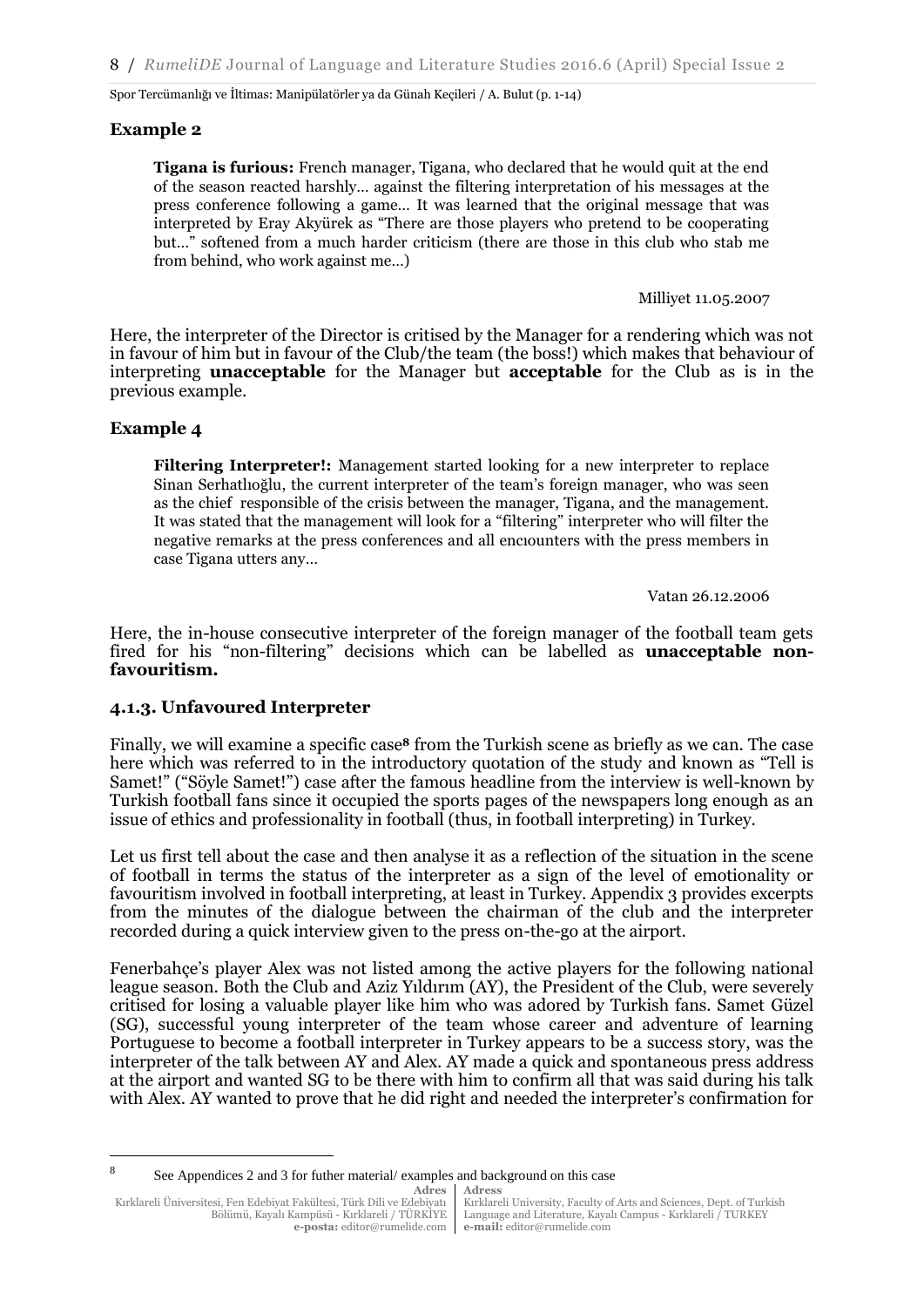all that was said during the talk through consecutive interpreting between Portuguese and Turkish.

All newspapers, sports magazines covered the news; social website users shared it with the millions; it also resonated in the field of translation (e.g. Ishak 2012 *Dragosfer)* although no translation association or a professional organisation of translation/interpreting issued a statement of support for Samet Güzel. The following lines from his published interview (my English translation) display the background of the case and the inrepreter's sense of responsibility (and sensibility) of his choices and decisions very well (see Appendix 3 for the longer version of the text):

## **Example 5**

I think my resignation was the best answer to be given after all that had happened… I served my club for eight years. When you serve as both a fan and a staff member of the team you become double sensitive of the balances to observe. There are those who are ready to misunderstand me anyway; that is why I have waited till today before giving an interview. I did not want to engage the club in a meaningless dispute…

Samet Güzel, interview, Sabah, 17.03.2013

Expectation of favouritism of the interpreter by the Club that is displayed in this case is considered as a natural aspect of the sports context. That is why is seems to have a big impact on the recruitment procedures of the interpreters in the field. Taking sides with the recruiter and the team seems to be perceived natural in consecutive sports interpreting as a norm, so much so that the interpreter is almost left with no choice. The interpreter in our last example chose not to take sides with the recruiter and left his job (in a way, chosing to get resigned versus perhaps getting fired).

Consecutive interpreting settings in sports (esp. in football) pose challenges against neutral rendering. The case here can be accepted as an example of biased response to the rendering of messages in favour of the actors that the recruiters do not favour (in sports interpreting). Whoever blows the whistle makes the choice; the interpreter, naturally, falls weak against the recruiting power as a sign of very low level of professionalism in the field.

## **Conclusion**

The conclusion of the study will hopefully serve for reinforcing the three categories of examples provided above under the titles of **favoured interpreting favoured, who to favour** and **unfavoured interpreter**. This will give us the chance of discussing the basic perspectives of football interpreting so far depicted with different perspectives.

We can basically conclude by saying that sports interpreting (and football in Turkey in specific in our study) seems to be an issue of rendering the content in an **acceptable** way as is expected by the commissioner/ the club management. The dominant norm of the field, where there is little prefessionalization (at least in our cases), then, becomes the rendering of the message as a result of **favourist** decisions.

As a subsequent conclusion for favouritist rendering, we need to provide an answer to the question in whose favour? The answer that seems to be reached in this study for the question **who to favor** (or **in whose favour**) as a norm in the field of sports interpreting is the imposition of meeting the expectations of the club management or the commissioner of the task. The above conclusions are based on the analysis of the press coverages of the events that were explored in this study.

**Adres Adress** The following sentences from the interview that we referred to in the earlier section is like the final words of the study summarizing all: *When I started sports interpreting it wasn't as*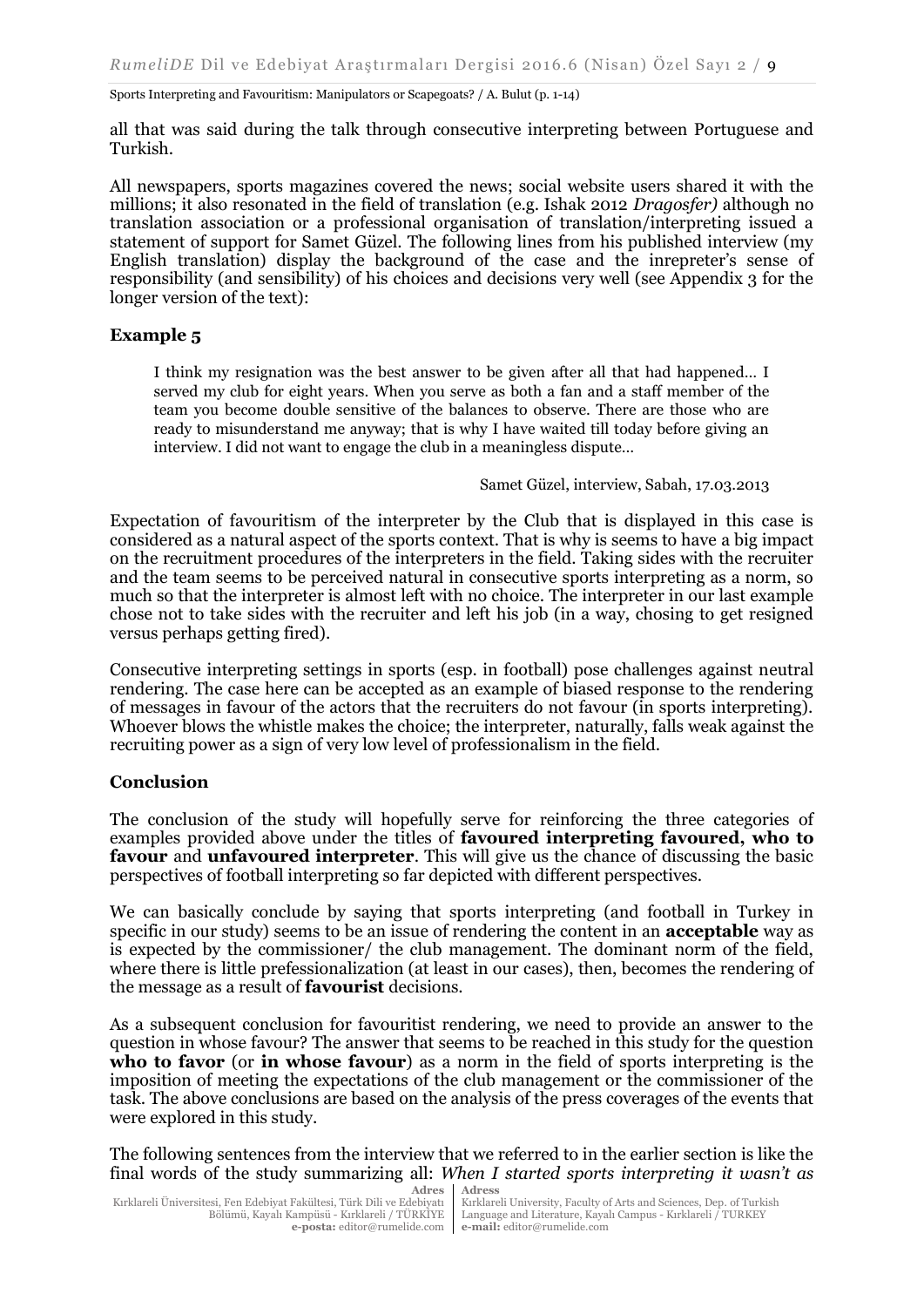*developed as it is now as a profession. It was difficult to pursue a career in this field. Now there is a profession called sports interpreting. I created my own career in it… I did both the professional and the voluntary/ amateur parts of the task…*

The last category of our examples showed that the personality and status of the interpreter in football, at least in Turkey or in countries with similar settings, The case was a typical one in terms of a situation where there is a de facto **unfavoured interpreter**. The biased stance taken towards the interpreter by the club management seemed to be a response to the powerful stand of the interpreter in his relations with the player that he interprets for. The commissioner of the interpreter, the club management, tends to have the upper hand in the relations and take control of the interpreter as the recruiting power.

The findings of this study entail suggestions for forther studies to be carried out on the same subject. Basic conclusions of the study in the light of the contextual framework and the categories of examples given above can be summarised as follows:

\*favouritism research in consecutive interpreting as a key to describing the challenges in decision-making in chaotic and non-standard settings

\*the less professionalized a field is, the higher the risk and impact of favouritism as in the emerging field of sports (football) interpreting

\*judgements on the performance of a consecutive sports interpreter (esp. in football where power and money talk louder) depend on the power relations in the field

\*research in less institutionalised forms of consecutive interpreting as the impact of favouritism on professionalism

Research on consecutive interpreting in non-standard contexts such as sports might benefit from interdisciplinary tools of analysis (e.g. macro- linguistic tools of discourse analysis and pragmatics and sociology with regard to group membership.

## **References**

- Aküzüm-Uyanık G. (2015). "Spor Çevirmenliğinde Durumların ve Görevlerin Betimlenmesi (Description of the Cases and Tasks in Sports Interpreting)". MA Thesis. Istanbul University Institute of Social Sciences.
- Bulut, A. (2008). *Basından Örneklerle Çeviride İdeoloji: İdeolojik Çeviri*. İstanbul: Multilingual.
- Bulut, A. (2010). "Çeviri Araştırmalarında Edimsel Modeller: 'Bağıntı', 'İncelik' ve İdeolojik Çeviri"*. 10th Language, Stylistics and Literature Symposium,* Gazi University. Nov. 2010, Ankara.
- Bulut, A. (2011a). "Interpreters as Filtering Agents: Forms of Mediation in Sports Interpreting". *RMTS II* University of Manchester. April 2011, UK.
- Bulut, A. (2011b). "Spor Dilinin Çevirisi" (Translating Sports Discourse) *Sözcükler*. 2011/1, Istanbul, p. 64-67.

Bulut, A. (2015). *Tercüme Hatası!? (Translation Error!?)*, Istanbul: Çeviribilim Yayınları.

**Adres**

Büyükkantarcıoğlu, N. (1999). "Favouritism in Sports Discourse". H*acettepe Journal of Faculty of Letters.* Hacettepe University Volume: 16/2, p. 117-130.

**Adress**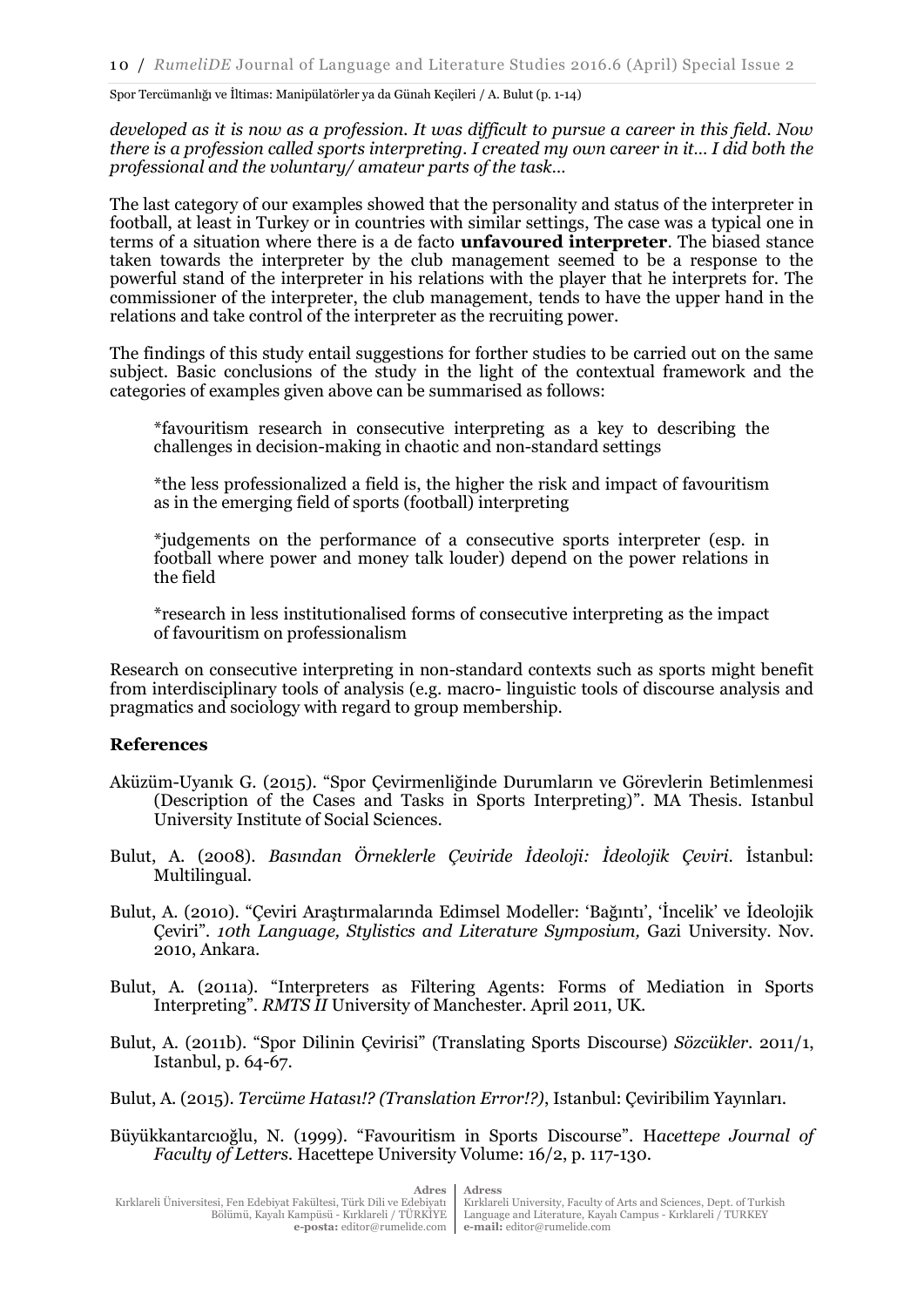Eraslan, Ş. (2011). "International Knowledge Transfer in Turkey: Consecutive Interpreter's Role in Context"*.* PhD thesis. Uni. of Vienna.

Eryiğit, E. (2009). "Sporun Ağır İşçileri" www.sportmence.com

Ishak, Y. E. (Aralık 2012/8). "Anlat Samet" *Dragosfer* (Translation Bulletin) Istanbul: Dragoman Pub. p. 8.

Özkaya, E. (ongoing doctoral research on partiality and transparency in interpreting)

Yücel, T. (1998). *Söylemlerin İçinden.* İstanbul: YKY.

## **Appendices:**

**1.** *Champion, Once and Always: Fenerbahçe Days (Tek Kalemde Şampiyon: Fenerbahçe Günlüğü)* Mustafa Kıran Elma Pub. 2006, İstanbul

*…if you are recruited in a sub-field of sports such as football that calls for full-heartedness, ambition, morale and the commitment, you wouldn't mind what position you serve at... Even a supplies attendant who gives the team full support has a share, I believe, in the success of the team… (Kıran 2006: 21) … All the people in Turkey look forward to the game and you are his (manager's) spokesperson… Turkey listens to the you all ears, can you imagine?… (p.43)… It is as if Parreira (manager) is the doctor and I am his assistant… (p.45)*

## **2. Söyle Samet doğru mu? - Samet'in zor anları[!](http://videolar.gencturk.net/2012/10/aziz-yldrm-soyle-samet-dogru-mu-samet.html)**

Aziz Yıldırım: *Söyle Samet* doğru mu? - Videolar - Gencturk.net

www.youtube.com/watch?v=DCXAYypKZM8

"Her şey Alex üzerine kurulmuş. Ben de Alex'i çok seviyorum. 50 bin kişi onun aleyhine bağırdığında ben ve arkadaşlarım ayağa kalkıp onu alkışladık... Tercümanı Samet de burada, doğruları söyleyecek… Tüm konuşmalarımda yanımda bu çocuk (Samet Güzel) var. Onun da namusu şerefi varsa doğruları söyler… Kimse Fenerbahçe'den büyük değildir. Fenerbahçe bir kurumdur. Kişilerin arkasında mı kurumların arkasında mı duracağız?"

## **Back Translation** *(Tell it Samet, isn't it true? – Difficult moments of Samet!)*

*"Alex was in the center of everything. I love Alex a lot myself, too. When 50.000 people stood up and cried against him we, my friends and I, stood up to applaud him... His interpreter Samet is here, he will tell us the truth… This boy (Samet Güzel) was with me all through. He will tell the truth if he is a man of dignity and honour… Nobody is greater than Fenerbahçe. Fenerbahçe is an institution. Are we supposed to stand behind the people or the institutions?*"*)*

Aziz Yıldırım: … Samet burada, tüm tercümeleri yapan bu çocuk. Doğru yanlışı bu söyleyecek *(Here is Samet, he did all the interpreting. He will tell us the truth)...* 

*Samet beni aradı, "Alex sizinle görüşmek istiyor"* dedi. Ben de '16.00'da kulübe gelin' dedim. Saat 16.15'te geldiler. (Samet'e dönüyor) Doğru mu?" *(Samet called me to say Alex wanted to see me. I told them to come to the Club at 16:00. They arrived at 16:15; (turning to Samet) Isn't it so?)*

Samet Güzel: Doğru *(Correct)*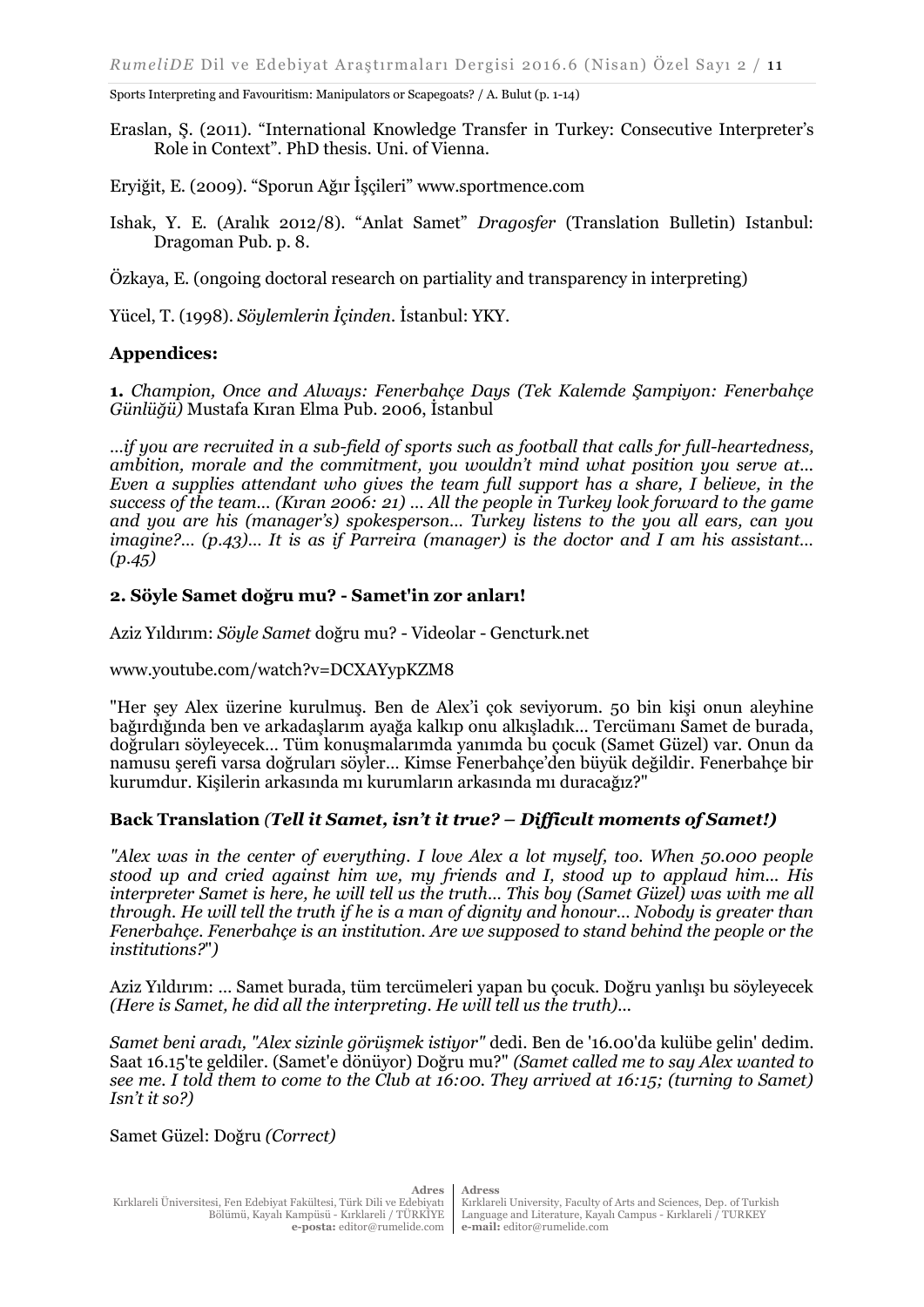AY: … Fenerbahçe kulübü başkanını bekletiyorlar. Odaya aldım elinde telefon, kafa önde, sürekli tweet yazıyor. Öyle mi? *(They kept the President of Fenerbahçe Club waiting. He came in and kept looking in front of him, writing tweets all through. Right?)* 

SG: Öyle. *(Yes)* 

AY: Söyle herkes duysun, kamuoyu duysun *(Tell it outloud so that everyone can hear it)*… Sordum, 'ne diyor?" dedim. "Ne olacak durumum?" dedi. 'Sen ne düşünüyorsan o olacak' dedim. Söyledim mi böyle? *(I asked him what he said and he asked me what we will do with him. I told him that that it will be as he likes. Didn't I say so?)* 

SG: Doğru. *(Correct)*

AY: Kendisi ne dedi? Anlat, sen anlat. *(What did he say? Tell it, tell it to us.)* 

SG:… Başkanımız da 'Sen ne düşünüyorsan öyle olacak' dedi. 'Kalmak istiyorsan takımla kadroda olmayacaksın. Gitmek istiyorsan bunu da söyleyebilirsin' dedi. 'Ben Gitmek istiyorum' dedi Alex*. (Mr. President told him it would be as he pleased. If you want to stay you will not be in the team. But if you want to leave, tell it to us. And Alex said that he wanted to go.)* 

AY: 'Mukavelemi feshedin' dedi. Öyle mi dedi? *(He wanted his agreement to be annulled. Didn't he say so?)*

SG: Evet, dedi. *(Yes, he did.)*

AY: Sesli söyle duysunlar. *(Tell it outloud so that everyone can hear it.)*

SG: Yok, yok, yok... *(No, no, no.)* 

AY: Hiçbir alacağı yok kulüpten… Dedik mi? (*The Club does not owe him any money… Right?)* 

SG: Doğru. *(Correct)*

AY: …Bütün şahidim bu çocuktur. Bütün konuşmalarımda bu var. Bunun da namusu şerefi varsa, bütün konuşmaları bir basın toplantısı yapacağım, orada anlatacağım…

*" This boy is my witness. He was there all through. If he has any sense of dignity and honour, I will hold a press meeting to tell it all…"*

# **3. Interview with Samet Güzel/17.03.2013/ Okan Can Yantır** www.sabah.com.tr

http://www.medyaspor.com/haber/efsane-tercuman-konustu-3088999

"Ben zaten yaşanan olaylardan sonra istifa ederek gerekli mesajı verdiğimi düşünüyorum… Her şeyden önce iyi bir Fenerbahçeliyim ben. Çok iyi bir taraftarım. Sekiz sene de kulübüme hizmet ettim. Hem taraftar, hem de profesyonel kulüp çalışanı olunca; insan dengeleri daha fazla düşünüyor tabii. Ne söylesem yanlış anlayabilecek insanlar var; bu yüzden de hiç konuşmadım bugüne kadar. Kulübümü; anlamsız bir tartışmanın içine çekmek istemedim. Fenerbahçe benim DNA'ma kazınmış zaten; ona zarar gelsin ister miyim hiç! "

**Adres Adress** (*I think my resignation was the best answer to be given after all that had happened… I am a good Fenerbahce fan first things first. I am a good fan. I served my club for eight years. When you serve as both a fan and a staff member of the team you become double sensitive of the balances to observe. There are those who are ready to misunderstand me anyway; that is why I have waited till today before giving an interview. I did not want to engage the*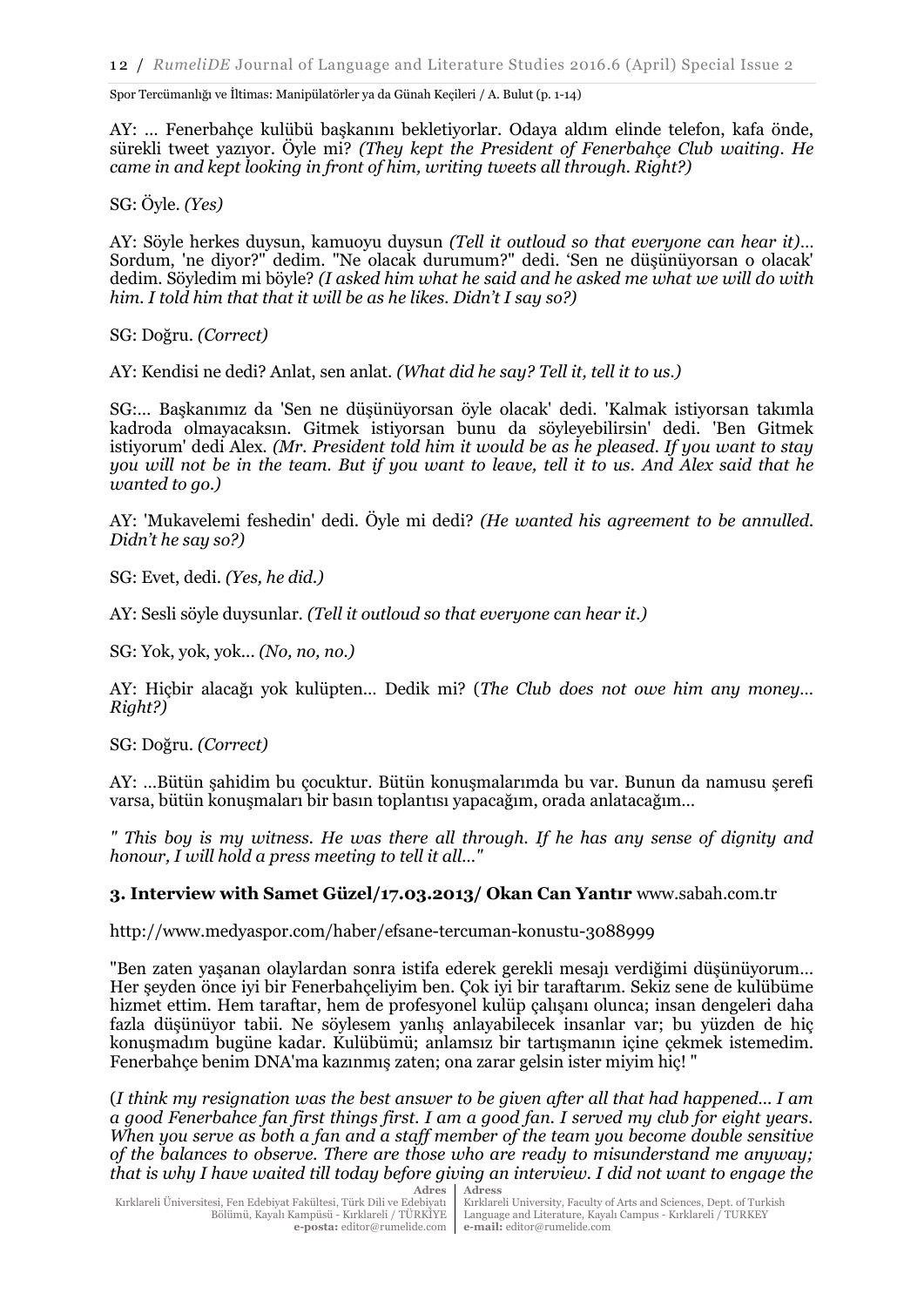*club in a meaningless dispute. Fenerbahçe is carved into my DNA; I would never want to do any harm to it!*)

"Başkan bir noktada, "Şerefi ve namusu varsa Samet anlatır" gibi bir cümle kullandı, ona bozuldum. Çünkü ben yıllar boyunca bu kulübün içinde neler yaşadım... O kadar çok şey gördüm, o kadar çok şeye şahit oldum ki... Ben bir bakıma bu kulübün kara kutusuydum. Transfer görüşmelerine gittim, soyunma odasına girdim, özel problemlerle bizzat ilgilendim ama bir güne bir gün, o camianın içinde olanları aileme bile anlatmadım. İşte olanı işte bıraktım hep. Başkan keşke şeref ve namusla ilgili o cümleyi kullanmasaydı. Keşke benim namusumdan ve şerefimden emin olsaydı…"

(*The President (of the club) said " Samet will tell it all if he has any sense of dignity and honour " and I resented it a lot… I have seen and witnesses so many things till now… I was in a way the black box of the club. I have been with them at the transfer negotiations, I was in the locker rooms, dealt with all of their problems personally and never disclosed anything about it in anyway to others, not even to my family. I acted professionally. I wish the President did not refer to my dignity and honour at all, I wish he did not doubt it…*)

"Benim başladığım dönemde iş bu kadar gelişmiş değildi. O zamanlar bunu bir kariyer olarak yapmak zordu. Ama şimdi sporcu tercümanlığı denen bir şey var. Benimki tamamen kendi şansımı kendim yaratmak üzerine kuruluydu… Ben işin hem profesyonel kısmını, hem gönüllü kısmını yaptım… Ben tüm bu gönüllü kısmı yaptığım için futbolcularla daha güçlü bir bağ yakaladım zaten…"

*(When I started doing sports interpreting it wasn't as developed as it is now as a profession. It was difficult to pursue a career in this field. Now there is a profession called sports interpreting. I created my own career in it… I did both the professional and the voluntary/ amateur parts of the task… I developed strong bonds with the players because of the voluntary/ amateur parts anyway…)*

"(Havalanındaki ayaküstü basın toplantısı) Alex kadro dışı kalmıştı ve birtakım açıklamalar yapmıştı. Ben de takımla yurt dışı maçına gidiyorum. Havaalanında başkanın beni çağırdığını söylediler. Yanına gittim ve selam verdim. Başkan; Aykut Hoca ve Ali Yıldırım'la beraber röportaj vereceklerini söyledi ve bir anda kameralar açıldı. Başkan hararetli bir şekilde konuşmaya başladı. Alex sürecinin her noktasında olan iki kişi var; Alex ve ben. Yaşanan tüm şeyleri ben bildiğim için kilit isim bendim."

*(Contingent press meeting at the airport): Alex was left out of the team and made some declarations about it. I was at the airport going abroad with the team. They told me that the President was calling me. I went up to him and saluted him. He told me that we would give an interview with the President, Director Aykut and Ali Yıldırım and the cameras started shooting at that instant. The President started talking furiously. There were two people in the heart of the matter; Alex and me. I was the key person since I knew about all that had happened.)*

"Ben o anda içimden şu cümleyi geçirdim: "Samet, yanlış olan hiçbir şeyi onaylama!" Alex'le benim inanılmaz bir ilişkim vardır ama ben profesyonel olarak kulübün bir çalışanıydım. Dolayısıyla soğukkanlılığımı koruyarak cevaplar verdim. Çünkü 25 milyona hitap eden bir kulüp başkanı ve o kulübün çalışanı olarak çıktık insanların karşısına. Başkan soğukkanlı olamadı. Mantıklı davranmak durumundaydım; öyle yaptım. Orada onayladığım her şey doğrudur. Dik durdum ve cevap verdim. Aklımda olan bir şey vardı; Fenerbahçe'ye zarar vermemek."

**Adres Adress** *(I was saying to myself "Samet, do not confirm anything that sounds wrong!" Alex and I had a wonderful relationship but I was always the professional employee of the Club. That is why I had to keep calm in answering the questions. Because there, we were two people facing the audience as a Club President addressing 25 million people and a professional*